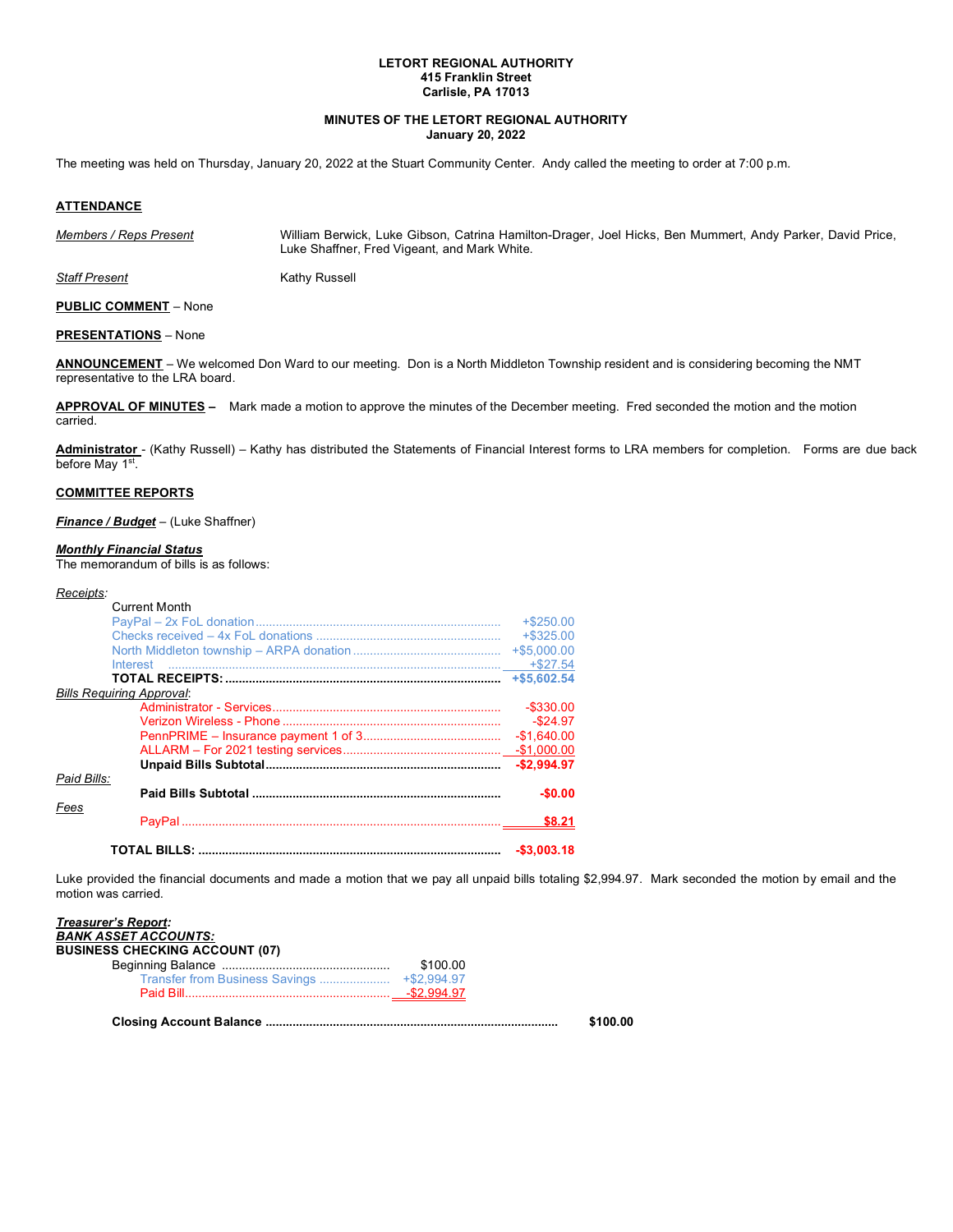| <b>BUSINESS SAVINGS ACCOUNT (00) GENERAL FUND</b>         |            |            |  |
|-----------------------------------------------------------|------------|------------|--|
|                                                           |            |            |  |
|                                                           |            |            |  |
|                                                           |            |            |  |
|                                                           |            |            |  |
| BUSINESS MONEY MARKET SAVINGS, FRIENDS OF THE LETORT      |            |            |  |
|                                                           |            |            |  |
|                                                           | $+\$0.91$  |            |  |
|                                                           |            |            |  |
|                                                           |            |            |  |
|                                                           |            |            |  |
|                                                           |            |            |  |
| <b>BUSINESS SUPPLEMENTAL SAVINGS, RESTRICTED FUND -01</b> |            |            |  |
|                                                           |            |            |  |
|                                                           |            |            |  |
|                                                           |            |            |  |
|                                                           |            | \$5,100.25 |  |
| CERTIFICATE OF DEPOSIT #40 (25 Month) (Matures 2/17/23)   |            |            |  |
|                                                           |            |            |  |
| Interest                                                  | $+ $2.51$  |            |  |
|                                                           |            | \$5,598.70 |  |
| CERTIFICATE OF DEPOSIT #41 (25 Month) (Matures 8/17/22)   |            | \$5,447.30 |  |
|                                                           |            |            |  |
| CERTIFICATE OF DEPOSIT #49 (15 Month) (Matures 1/3/22)    |            |            |  |
|                                                           | \$5,280.00 |            |  |
|                                                           |            |            |  |
|                                                           |            |            |  |
|                                                           |            | \$5,283.33 |  |
| CERTIFICATE OF DEPOSIT #50 (25 Month) (Matures 05/20/21)  |            |            |  |
|                                                           |            |            |  |
|                                                           |            |            |  |
|                                                           |            | \$5,546.10 |  |
|                                                           |            |            |  |
| CERTIFICATE OF DEPOSIT #51 (29 Month) (Matures 03/19/22)  |            |            |  |
|                                                           |            |            |  |
|                                                           |            |            |  |
|                                                           |            |            |  |
|                                                           |            |            |  |
|                                                           |            |            |  |

- Financial Summary As noted
- Budget Report The budget is on track.

# *Friends of Letort* – *Mark White* –

- Database of Friends for Volunteer Opportunities We continue to build and update this list.
- 2021 Fund Raising Appeal Total received to date is: \$1,185.00

### *Grants* – *Andy Parker*

- Rotary club grant (Spring Garden Parking) Ben reported that we can expect a sketch design by the end of the month.
- NMT ARPA funds Submitted Subrecipient Agreement
- Ben proposed that he would like to help with LRA applying for a land partnership grant in July. Discussions will continue on this matter.

# *Audit* – Joel Hicks

.

- Approve SEK's financial audit \$3,325.
	- o Joel made a motion to approve and authorize himself to sign the audit engagement agreement on behalf of the LRA. Luke seconded the motion and the motion carried.

# *Information and Education* **–** Fred Vigeant

- Recent press releases and Facebook updates Fred continues to post notices.
- Next Door No report
- Web hosting No report